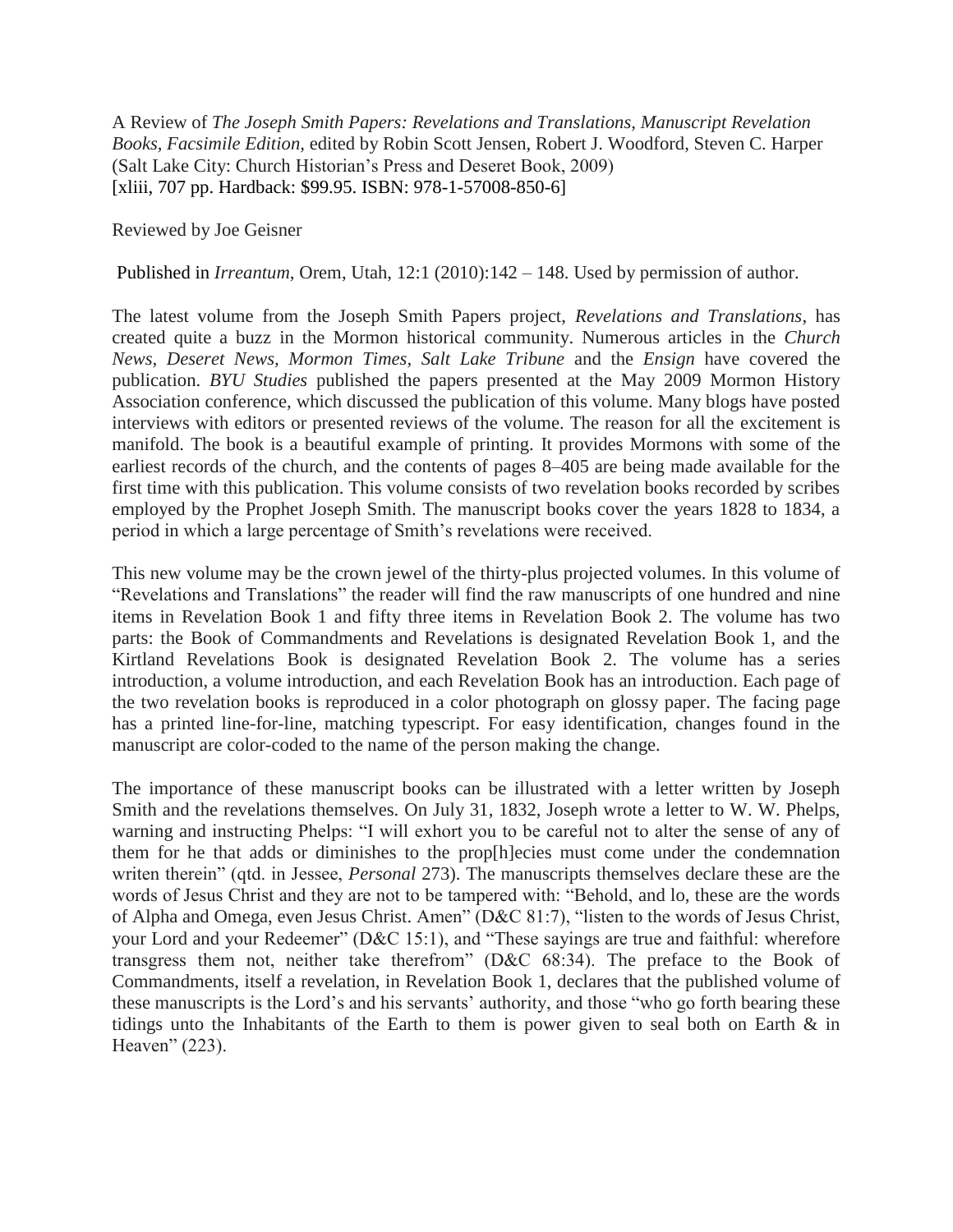Exploring the manuscripts makes readers feel as though they have leaped into a Dan Brown novel. The volume invites readers down a number of avenues—research, critical text evaluation, theological development, historical context, or a search to understand the revelatory process.

Some revelations are recorded in both Revelation Book 1 and Revelation Book 2, like Sections 76 and 78, allowing readers to compare changes and track theological developments. Section 78 is found in manuscript form in both revelation books, and can also be found in manuscript in the Newel K. Whitney collection. The last could be the earliest manuscript of the three. Quite a number of changes occurred in Section 78 when it was published in the 1835 Doctrine and Covenants. The text about "Michael your prince" and "Adam ondi- Ahman" were additions to the revelation after these manuscripts were made. Section 76 is one of the most popular theological teachings for Mormons and is commonly called "The Vision." Though neither manuscript is the original recording of the vision, each allows readers to get as close to the original as possible. And there is debate as to which of these two manuscripts is the earliest.

With the publication of this volume we have the earliest wording for the "Testimony of Witnesses" for the revelations of Joseph Smith, much like the testimonies for the Book of Mormon. The testimony is found on page 215 and titled "73 Revelation," with the editors suggesting it was given about November 1, 1831. The testimony is signed by thirteen priesthood holders, most signing after November 1831. John Whitmer copied five additional names on to the testimony manuscript. It is interesting to note that none of the eleven witnesses of the Book of Mormon signed this testimony document. Some of the witnesses—Joseph Smith Sr., Hyrum Smith, Martin Harris, Hiram Page and Samuel Smith—were not in attendance for the meetings in November 1831 when this revelation was recorded. Other Book of Mormon witnesses—Peter Whitmer Jr, Christian Whitmer, David Whitmer, John Whitmer and Oliver Cowdery—were in attendance for these November meetings, but did not sign the testimony.

Why these Book of Mormon witness names are missing from this testimony calls for further study. The 1835 Doctrine and Covenants also contain this revelation, but it is called "the written Testimony of the Twelve" for the Doctrine and Covenants (255). The revelation can also be found in Dean Jessee's *The Papers of Joseph Smith* (1:367–68). This manuscript version has some ten words missing from the manuscript found in Revelation Book 1. Having this testimony manuscript available allows us to see its original intent and how it was later used by Smith and the church.

The volume gives us an appreciation for the accuracy of Ezra Booth's letters that Ira Eddy published in the *Ohio Star.* Booth wrote these letters from September 12, 1831, to December 6, 1831. Booth gives a brief history and some details about the early church not usually found in other works. In one of Booth's letters he writes, "I have in my possession the '27th commandment to Emma my daughter in Zion;"" and in Revelation Book 1, John Whitmer has written "27th Commandment A Revelation to Emma" (38–39). Historians had often wondered what Booth meant by "27th commandment," and now the reason he used this phrase is known.

Another more substantial comparison can be found with Doctrine and Covenants Section 28. This section is Book of Commandments Chapter 30 and is found in Revelation Book 1 (51–53). Comparing this document with the Book of Commandments and the "Ezra Booth letter" (*Ohio*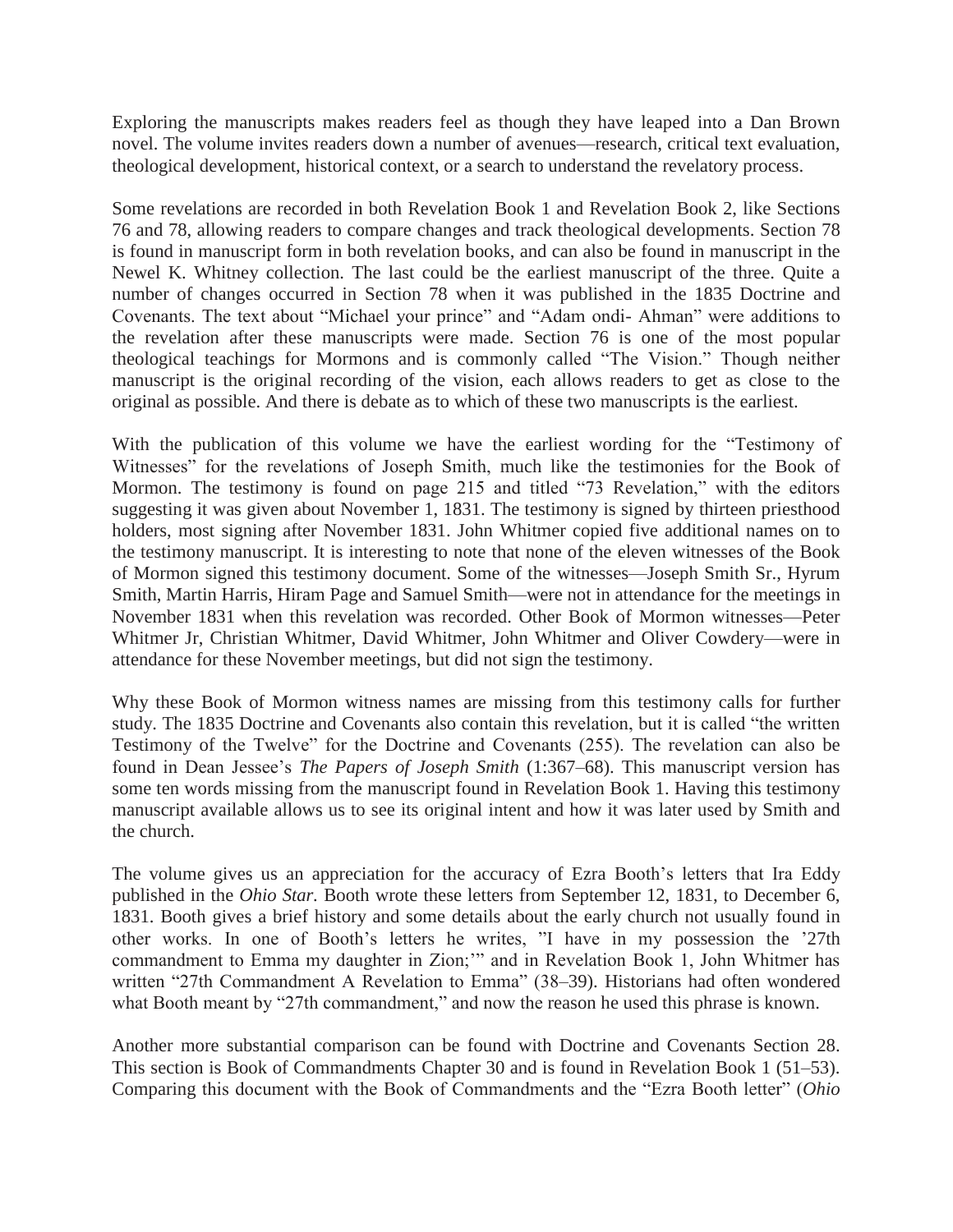*Star, December 8, 1831*) one discovers some very important differences. The manuscript in Revelation Book 1 provides us with the source for these changes found in the Book of Commandments. Apparently, Sidney Rigdon went through the manuscript and made changes for its publication in the Book of Commandments. One of the important changes Rigdon makes is identifying the place for the city of Zion. The original revelation has "among the Lamanites"; the Rigdon change found in the Book of Commandments has it "on the borders by the Lamanites." Booth's letter has the original wording found in the manuscript. This does not mean Booth copied the revelation from Revelation Book 1. Revelation Book 1 has an error John Whitmer made in copying the revelation; Booth's copy found in his letter does not contain this error.

It is important to put this new volume in perspective. One of the manuscript books, Revelation Book 1, has been housed with the First Presidency collection since Joseph Fielding Smith became church president in 1970. According to the introduction, Smith may have known about the manuscript book as early as 1907 (4). Church authorities like B.H. Roberts, who worked in the historian's office and wrote extensively on church history, had no knowledge of this manuscript. From the beginning of the twentieth century to about 2005, the importance of this manuscript book and the information contained therein have been unknown to church leadership or its historians and scholars studying the texts of Joseph Smith's revelations.

For years historians believed a manuscript collection or manuscript book existed for the publishing of the Book of Commandments. This collection was believed to have been written and organized in November 1831 at Hiram, Ohio. When Revelation Book 1 was first announced last year, many people came to the conclusion this must be the manuscript collection for the Book of Commandments. Internal evidence in the manuscript book itself shows it was used for the publication of the Book of Commandments. The editors of this volume have concluded the book was not intended as the manuscript book for the Book of Commandments publication. Revelation Book 1 was actually created and maintained as part of John Whitmer's church calling. Whitmer was called to be Church Historian on March 8, 1831. In response to his calling, Whitmer began copying Smith revelations into the manuscript book. When Whitmer and Cowdery were called at the conference of November 1831 to publish Smith's revelations, it was decided to use the manuscript book Whitmer had created for his calling as church historian. This is an example of how the publication of this important volume is providing new historical evidence that completely changes our understanding of the way the events occurred.

In the last few years, an avalanche of primary sourcebooks has been published. This volume fits quite well with books like *Early Patriarchal Blessings, Personal Writings of Joseph Smith, Wilford Woodruff's Journals, Far West Record, Kirtland Council Minute Book, The Nauvoo Endowment Companies,* and *Words of Joseph Smith.* All of the forgoing publications provide us with various types of documents that help Mormons understand their rich history. This new volume will help readers understand those first critical years of the church's infancy. This book provides documents for a period in which the historical record is quite limited. Many questions will be answered and many questions will be raised because of this volume.

Church leaders have discussed and written about changes in Mormon scripture. This volume brings to light many changes in Joseph Smith's revelations. Only forty-five years ago, President Hugh B. Brown as a member of the First Presidency wrote, "None of the early revelations of the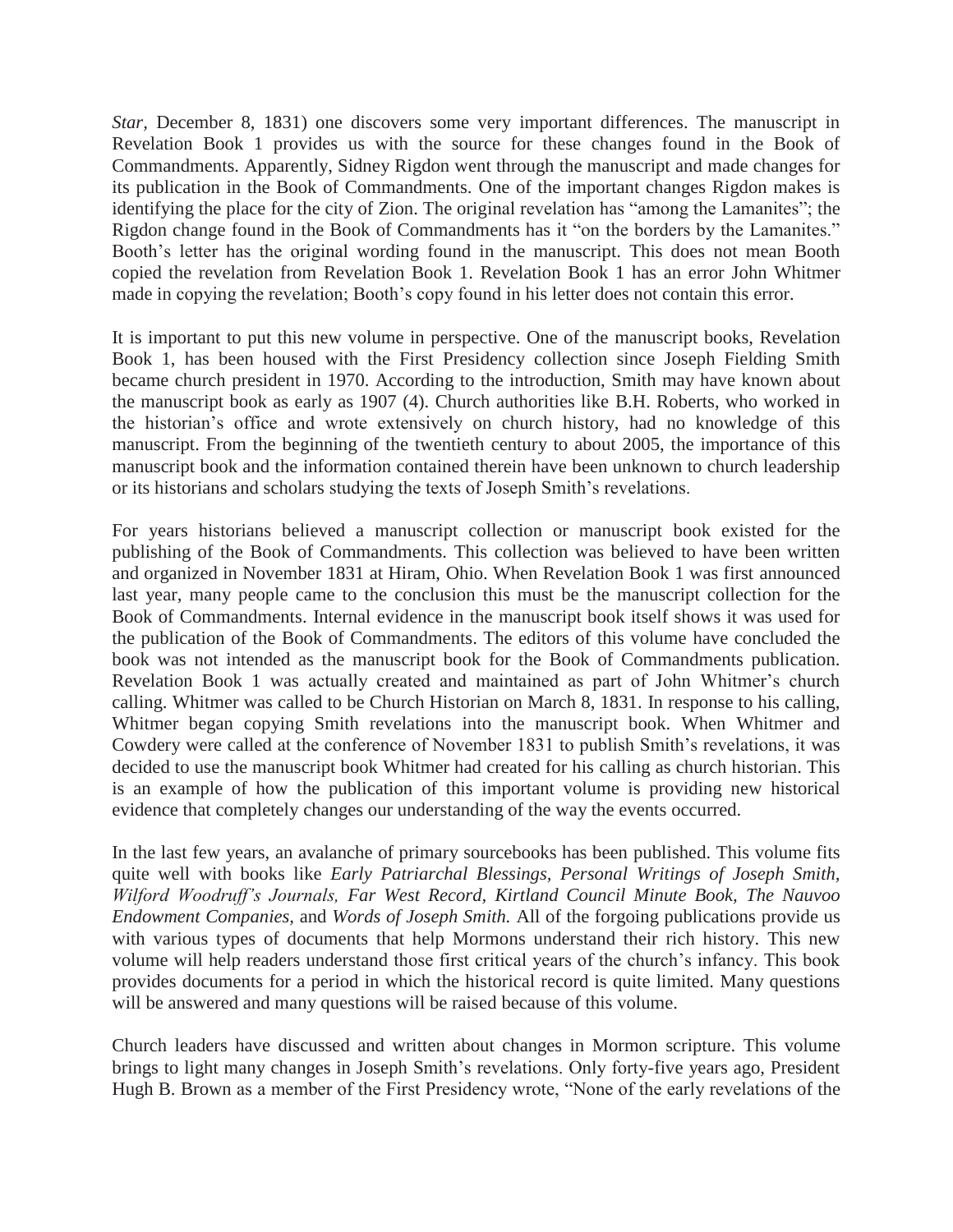Church have been revised, and the Doctrine and Covenants stands as printed." During this same period, Wilford Wood's *Joseph Smith Begins His Work* was pulled from Deseret Book stores due to content suggesting changes in the revelations. Individuals were told the books were out of print when, in fact, the book was still in print and available to other stores. Those who inquired after the books were told that the Scriptures in their present format were identical in content (Wood; Openshaw). The Wood books reproduced the first edition of the Book of Mormon, the 1833 Book of Commandments, and the 1835 Doctrine and Covenants. In a related statement, Elder Boyd K. Packer said this in the April 1974 General Conference: "Now, I add with emphasis that such changes [in the books of revelation] have been basically minor refinements in grammar, expression, punctuation, clarification. Nothing fundamental has been altered. Why are they not spoken of over the pulpit? Simply because by comparison they are so insignificant and unimportant as literally to be not worth talking about. After all, they have absolutely nothing to do with whether the books are true"  $(93)$ .

Similar ideas about Smith's first revelation, The Book of Mormon, can be found. In the October 1961 Conference, President Joseph Fielding Smith said,

It is true that when the Book of Mormon was printed the printer was a man who was unfriendly. The publication of the book was done under adverse circumstances, and there were a few errors, mostly typographical—conditions that arise in most any book that is being published—but there was not one thing in the Book of Mormon or in the second edition or any other edition since that in any way contradicts the first edition, and such changes as were made, were made by the Prophet Joseph Smith because under those adverse conditions the Book of Mormon was published. But there was no change of doctrine.

Recently Royal Skousen has written, "The original [Book of Mormon] manuscript supports the hypothesis that the text was given to Joseph Smith word for word" and "Joseph Smith's editing for the second and third editions (1837 and 1840) represents human editing, not a revealed revision of the text."

Other writers have felt differently about changes made to scripture. Joseph Anderson, secretary to the First Presidency, wrote in the 1970s attesting to the accuracy of Wood's books. Anderson, in discussing changes made in the Book of Mormon, writes: "Smith made many corrections in the 1837 and the 1840 editions of the Book of Mormon." Anderson then goes on to discuss the changes in the Doctrine and Covenants: "Smith, being the one who received these revelations and had them recorded, likewise would have a right to add or to subtract from, or change, the revelations and did so in some cases." Currently, the FAIR wiki site states the following: "Joseph didn't claim to be hearing a voice, and he didn't claim to be quoting God or 'taking dictation.' Rather, impressions would come to him, which he would put into words. Joseph clearly did not consider them' direct quotations' from God, since he was quite happy to revise them, edit them later, etc."

How one handles the above comments in light of the redactions, changes in words and phrases, and theological changes will be an individual endeavor. This new volume will allow access to the revelations and allow readers to see for themselves the changes that have been made. By